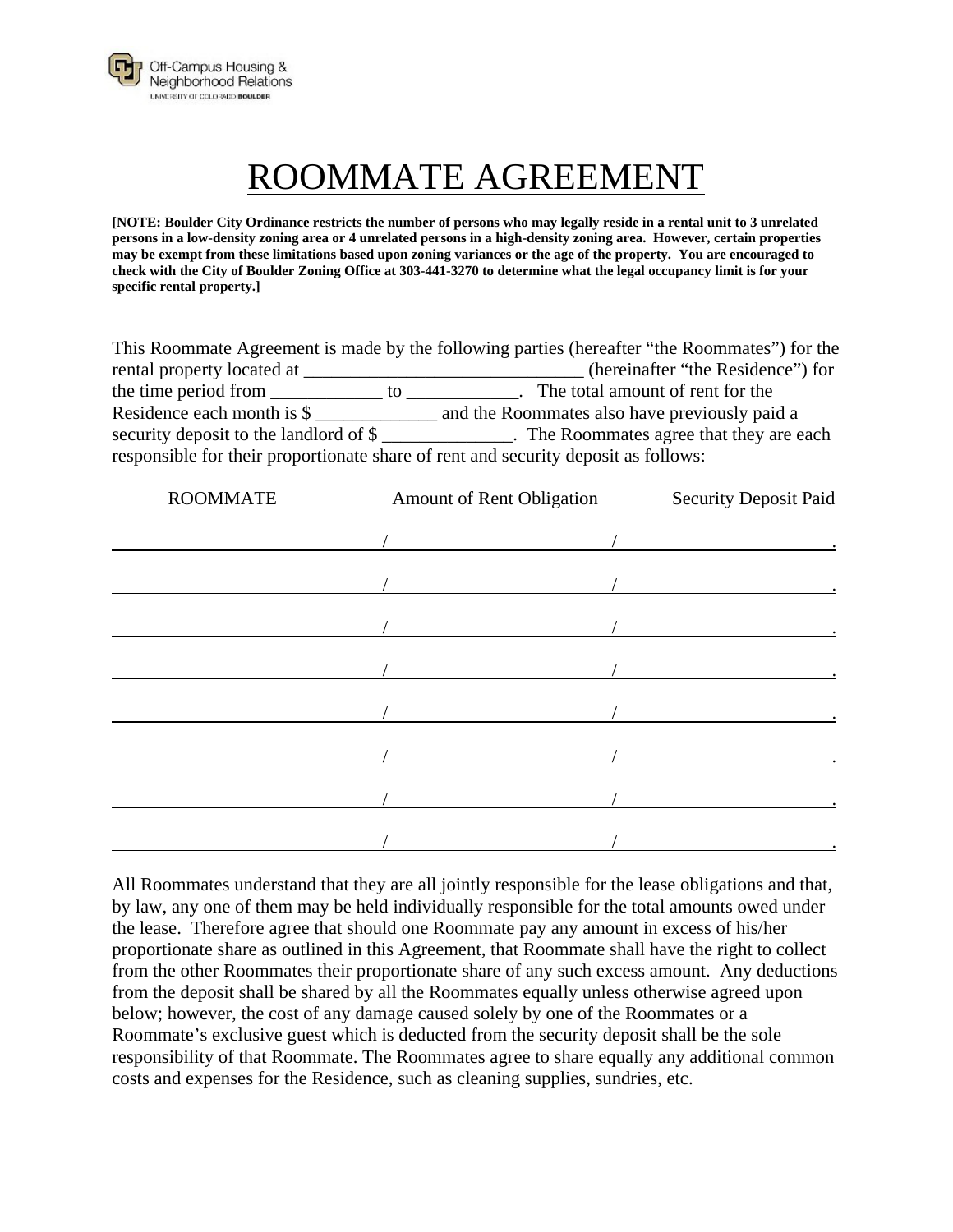The Roommates further agree to the following terms, rules, and conditions of the Residence:

LATE FEES: Any Roommate who is late paying rent is solely responsible for payment of any late fees assessed and agrees to reimburse the other Roommates for such late fees. Similarly, if any Roommate pays rent by check which is returned by the bank will be solely responsible for payment of any fees or charges assessed by the bank and/or landlord and agrees to reimburse the other Roommates for such fees and charges.

## CONTACT PERSON: Roommates agree that

shall be designated as the primary contact person to the landlord to issue and receive notices for purposes of repair, maintenance, or other communications with the landlord. The contact person agrees to notify all other Roommates of any scheduled maintenance or repairs by the landlord.

\_\_\_\_\_ (Contact person's initials if applicable) The contact person shall also be designated to receive the residual security deposit returned by the landlord at the end of the lease and shall thereafter disburse the security deposit to the other roommates according to this agreement.

UTILITIES: Roommates agree to pay for basic utilities in an equal share, including electricity, water and sewer, gas, and trash service charges. Roommates agree that cable, satellite, and/or high-speed internet charges shall be apportioned as follows:

Cable/Satellite:

High Speed Internet:

REPAIRS AND/OR MAINTENANCE: The cost of any routine maintenance or repairs during the lease shall be shared equally by the Roommates. However, the cost of repairs for damages caused solely by one of the Roommates or a Roommate's exclusive guest shall be paid only by that Roommate.

REPLACEMENT ROOMMATES: If a roommate elects to leave before the end of the lease term, it is primarily that roommate's responsibility to find a replacement, however the remaining roommates will also use good faith efforts to assist in locating a replacement roommate. The departing roommate will continue to be responsible for his/her share of the rent until the replacement roommate starts paying rent. The remaining roommates will have the right to approve of the replacement roommate, but agree not to unreasonably withhold approval. The departing roommate also agrees to obtain the landlord's written approval for the change of roommates.

OVERNIGHT GUESTS: Roommates agree to respect each others desire to have overnight guests. However, each Roommate agrees to notify and obtain the permission of the other Roommate(s) prior to having any overnight guest(s) stay for a period longer than  $\qquad$  nights per month. Objection by the majority of roommates to any Roommate's guest practices shall be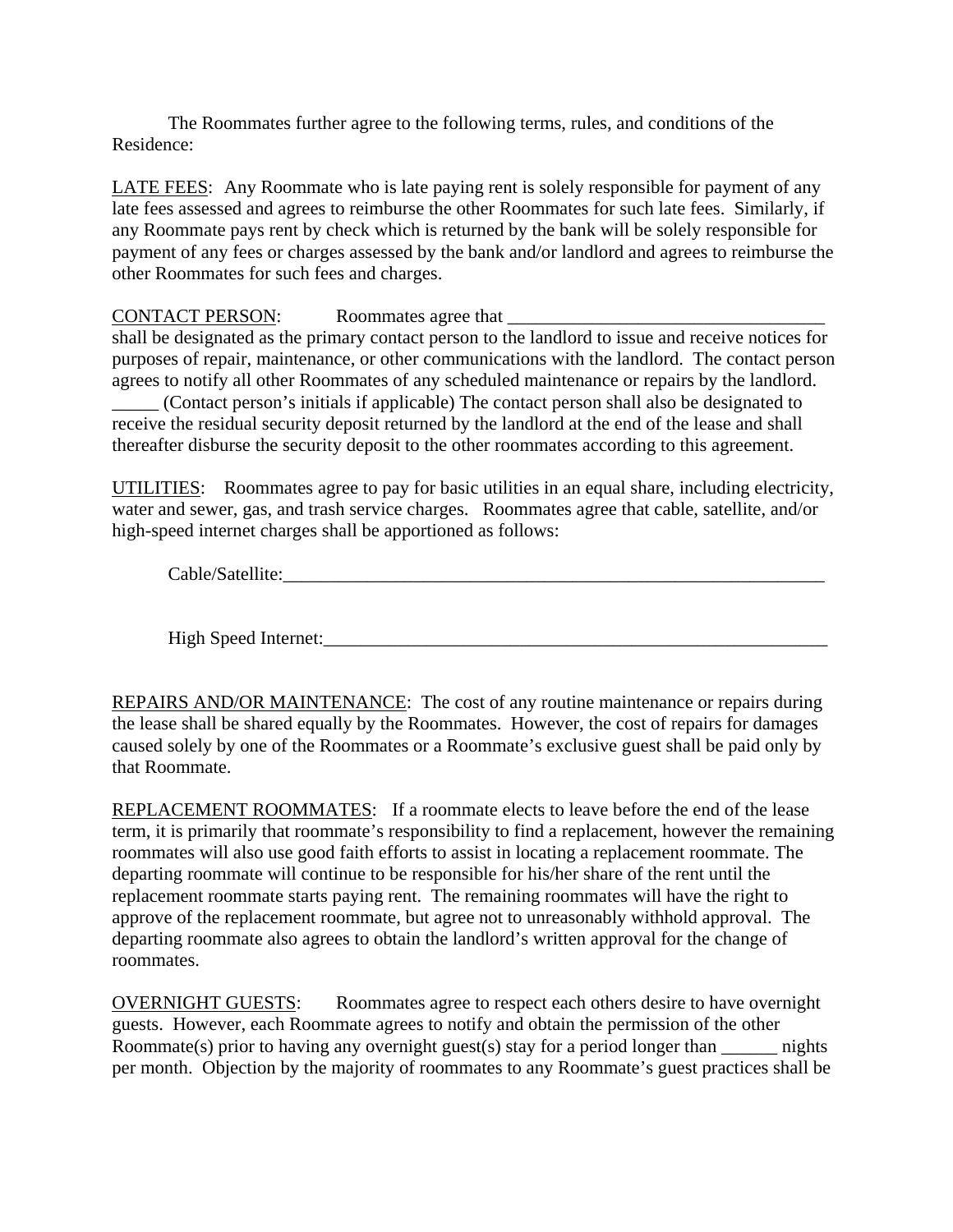binding and Roommates agree to consult with the CU Ombuds Office to assist in resolving any disagreement.

GROUND RULES: The Roommates also agree to the following Residence ground rules:

| Food will be bought and stored (individually) (collectively): __________________ |  |  |  |  |
|----------------------------------------------------------------------------------|--|--|--|--|
|                                                                                  |  |  |  |  |
|                                                                                  |  |  |  |  |
| ,我们也不会有什么。""我们的人,我们也不会有什么?""我们的人,我们也不会有什么?""我们的人,我们也不会有什么?""我们的人,我们也不会有什么?""我们的人 |  |  |  |  |
|                                                                                  |  |  |  |  |
|                                                                                  |  |  |  |  |
| ,我们也不会有什么。""我们的人,我们也不会有什么?""我们的人,我们也不会有什么?""我们的人,我们也不会有什么?""我们的人,我们也不会有什么?""我们的人 |  |  |  |  |
|                                                                                  |  |  |  |  |
|                                                                                  |  |  |  |  |
|                                                                                  |  |  |  |  |
| ,我们也不会有什么。""我们的人,我们也不会有什么?""我们的人,我们也不会有什么?""我们的人,我们也不会有什么?""我们的人,我们也不会有什么?""我们的人 |  |  |  |  |
|                                                                                  |  |  |  |  |
| Outdoor/Yard Maintenance (if required by lease): _______________________________ |  |  |  |  |
|                                                                                  |  |  |  |  |
| Smoking $\Box$ is $\Box$ is not allowed in the Residence.                        |  |  |  |  |
| Alcohol $\Box$ is $\Box$ is not allowed in the Residence.                        |  |  |  |  |
| Drugs $\[\]$ are $\[\]$ are not allowed in the Residence.                        |  |  |  |  |
|                                                                                  |  |  |  |  |

NOISE LEVELS/STUDY TIME: Roommates agree to maintain a noise level that will permit all of the Roommates to study after \_\_\_\_\_\_\_ p.m. In addition, Roommates agree that during finals and preparation for finals, they will be especially aware of noise levels and will take into consideration each Roommates exam schedule and study times. Any Roommate(s) who create noise for which a citation is issued by law enforcement shall be responsible for paying any fines and costs ordered by the court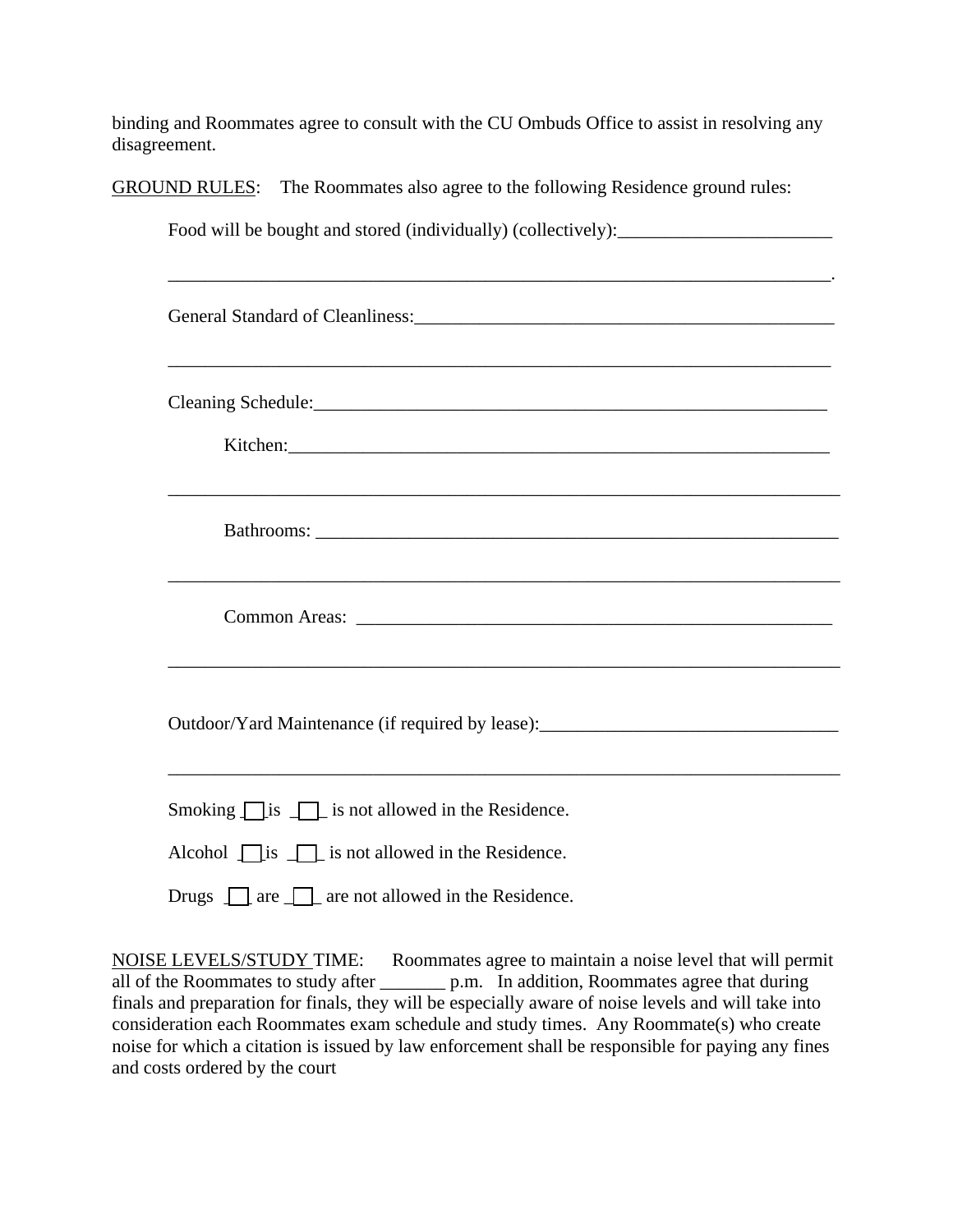PARTIES: Roommates agree that a party will be defined as a social gathering of  $\equiv$  or more people (excluding Roommates) at the Residence. Roommates agree that they will to the best of their ability inform the other Roommates of the date, time, and number of guests to be invited to any party and obtain the consent of each Roommate. If any one roommate objects to the party, then that Roommate agrees to make alternative arrangements for the evening. Roommates agree not to have any parties during the final exam period, until such time as all Roommates have completed their exams or have specifically consented to the party. Roommates agree that if they host a party, they will designate one person to be the sober contact person for purposes of talking to police and/or neighbors. Roommates agree that if a noise citation is issued during the party, the Roommate or Roommates who are hosting the party will pay an equal share of any fines and/or costs ordered.

PRIVACY: Roommates agree that they will respect the privacy of each Roommate and will not enter the respective bedroom or borrow any personal items of another Roommate without first obtaining the Roommate's permission.

PETS: Roommates may have pets only if allowed by the lease and agreed upon by all Roommates. Each Roommate who has a pet shall be responsible for any damage caused by his or her pet, including but not limited to damages to furniture, carpet, doors, lawn, blinds, etc. The Roommate who owns the pet agrees to reimburse the other Roommates for any monies withheld from the security deposit for any damage or expense caused by his or her pet.

MOVE-OUT CLEANING: Roommates agree to participate equally to the extent possible in the final cleaning of the Residence at the end of the lease. Any Roommate who does not participate in the final cleaning, unless otherwise provided herein, agrees to pay the other Roommates for the time spent in the final cleaning, which amount shall be deducted from the non-cleaning Roommate's security deposit and divided among the Roommates who did the final cleaning work.

Should any of the Roommates move out of the Residence prior to the end of the lease, that Roommate shall, prior to moving out: 1) provide a valid forwarding mailing address to the remaining Roommates; 2) pay any outstanding charges or fees for which that Roommate is solely responsible; 3) make arrangements to either return to assist in the final cleaning and/or payment of the final cleaning costs; 4) make arrangements for storage of their property/furniture outside the Residence, and; 5) document (including pictures) the general condition of and any obvious damage to the Residence and, in particular, to their specific room.

Any modification to this Agreement must be in writing, signed by all the Roommates. Any additional provisions are attached hereto, initialed by all Roommates.